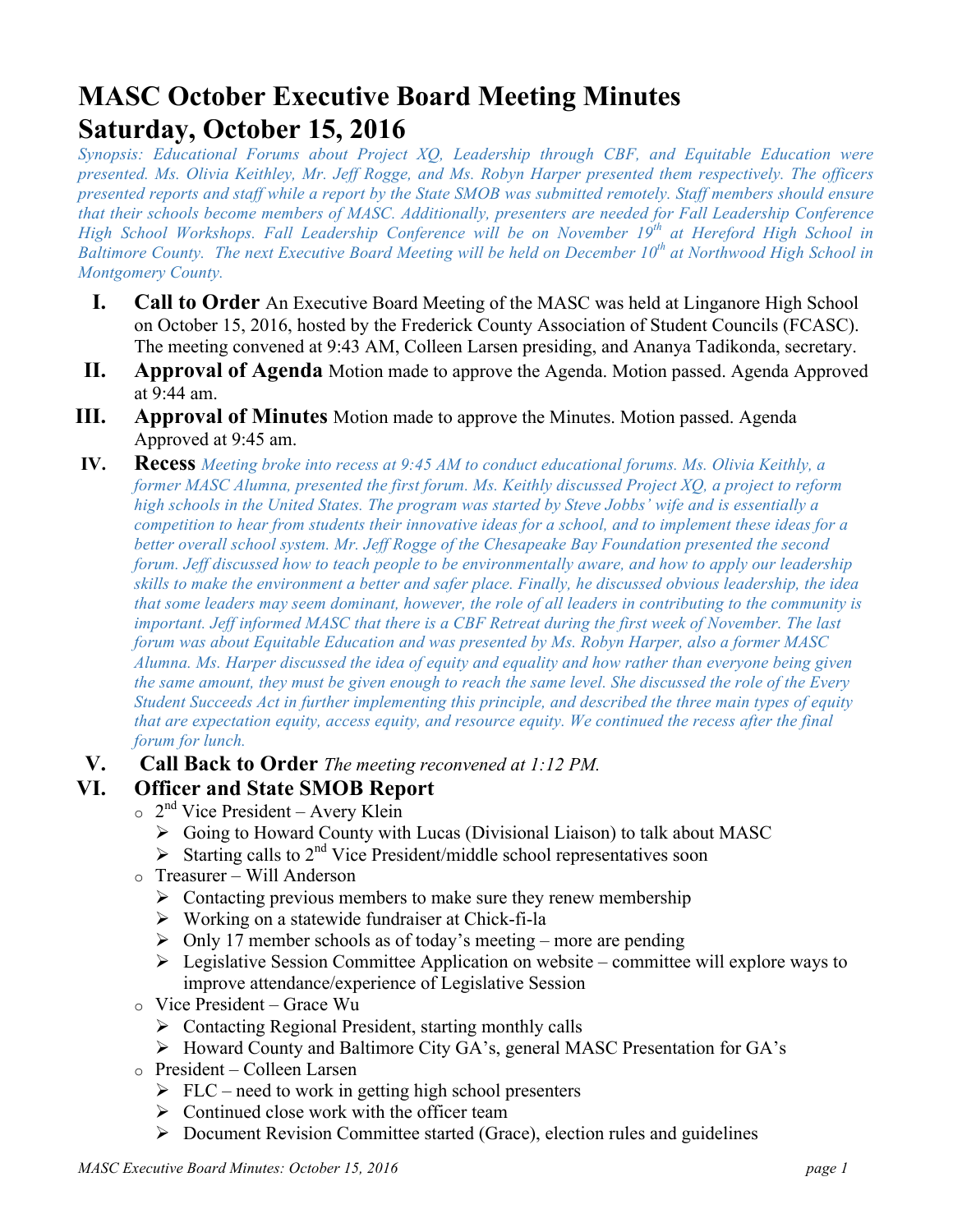- o David Edimo State SMOB (not present)
	- $\triangleright$  Holding marathon work sessions on Maryland standardized testing commission's report, developing school accountability program for Every Student Succeeds Act
	- $\triangleright$  Submitted comments on standardized testing report to MD GA: send message that standardized testing must be streamlined, minimally disruptive, related to learning
	- $\triangleright$  Developing accountability plan, heard from many groups on indicators of success
	- $\triangleright$  Attended MD Teacher of the Year Gala, Sia Kyriakakos of Baltimor City, will compete for National Teacher of the Year
	- $\triangleright$  Met with SMOB Advisory Council prior to first Board meeting and will again this week
	- $\triangleright$  Board has acted on varied topics: language standards, charter schools, statewide PARCC scores, and is working on addressing mental health
	- $\triangleright$  MSDE world languages team has created a quick survey on language offerings in your schools: access at www.marylandsmob.org/survey or sign up for mailing list at www.marylandsmob.org \
	- $\triangleright$  Can be reached at david@marylandsmob.org or tweeted at @MarylandSMOB
- **VII. Staff Reports** The executive staff gave reports to update the Executive Board on what they have done since the August Executive Board Meeting. Only staff members present at the meeting are listed.
	- o Corresponding Secretary Zion Kidd (Not present)
	- o Central Divisional Liaison Lucas Garlin Torbell
	- o Eastern Divisional Liaison Sabrina Rusch (Not present)
	- o Southern Divisional Liaison Sydney Neal (Not present)
	- o Western Divisional Liaison Ibrahim Diallo
	- o Environmental Affairs Harley Rader and Michelle Gu
	- o Evaluations Coordinators Melody Zhang
	- o Forums Coordinators Margaret Foulkes and Thomas Ridenour
	- o MASC Brie Holger, Shayla Cook
	- o Parliamentarians Sresth Viswanathan, Hunter Marsh (neither present)
	- o Publications Department Isabelle Young
	- o Recording Secretary Alex, Ananya Tadikonda, Pranav Tadikonda
	- o State Charity Coordinators Hannah Heron
	- o SLACers Molly Fitzpatrick, Kyle Smith, Nathaniel Tinbite, Caleb Camara
	- o STC Maggie Chen and Pearson Benson
	- o Webmaster Prad Meyyur
	- o Chief of Staff Matt Talley

#### **VIII. Unfinished Business**

- o No unfinished business
- o Documents Revision Committee getting together the committee, will be presented at December meeting

#### **IX. New Business**

- o FLC need high school trainers, if there is someone not teaching a middle school workshop, let Mrs. Crawford know ASAP
- o Need to get member school participation as Will (treasurer) said in his report, make sure your school is registered, important when Convention time comes around
- o Memberships renewed on rolling basis; NASC dues- needed for LEAD
- o MASC membership application on the website
- o Membership dues help MASC's budget, also provides voting privileges
- $\circ$  Professional network of colleagues in MASC step ahead of the others